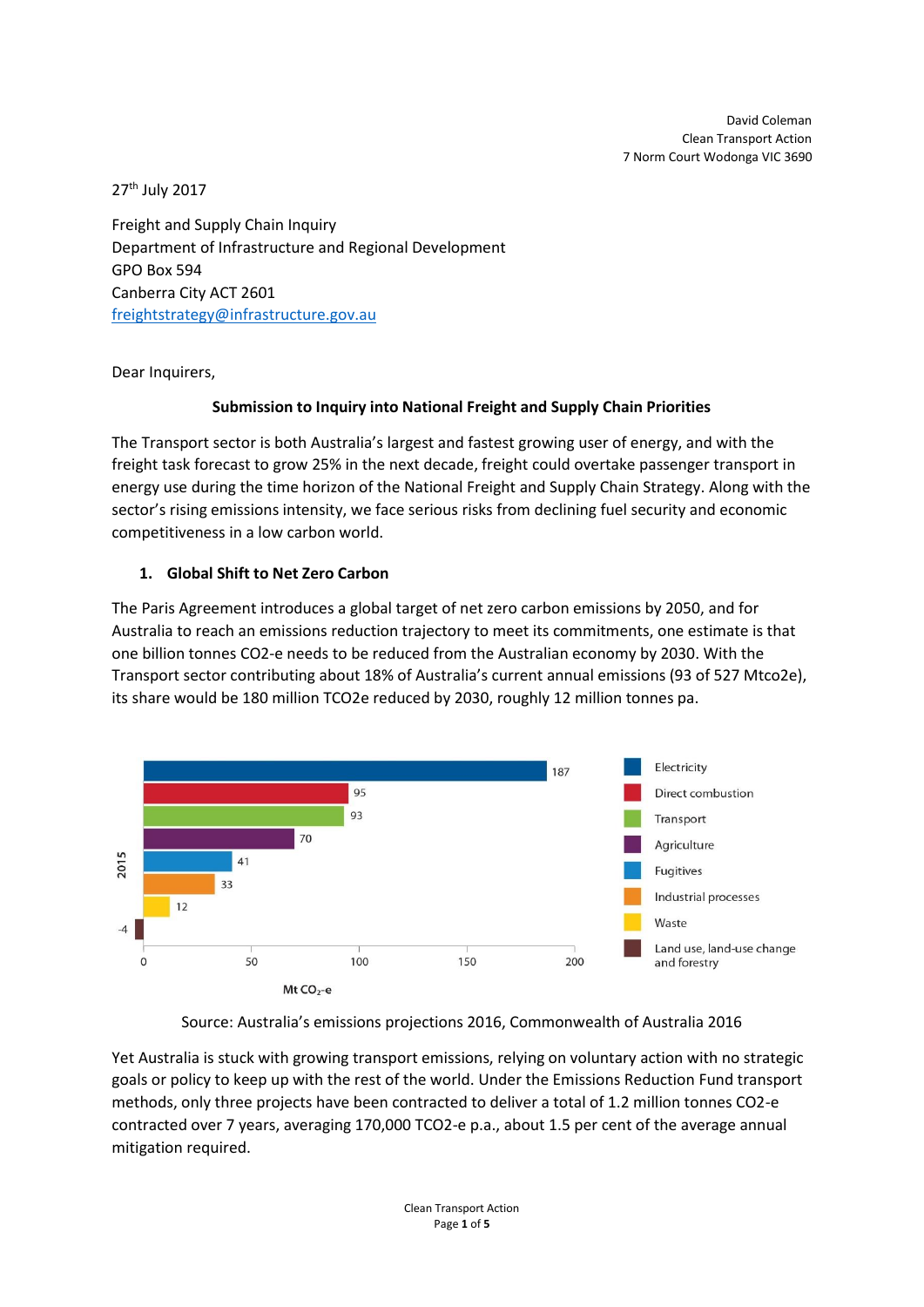Clearly if government is to encourage greater mitigative action from the sector, new and enhanced policies will be needed. And quickly, because the long lives of transport vehicles such as trucks, buses, trains and ships, and their enabling infrastructure, means that decisions made over the next few short years may lock-in emissions-intensive freight transport for decades.

### **2. Winners & Losers**

The winners in this global shift will be countries and organisations who make green investments in low carbon and renewable fuels along with productive equipment, infrastructure and information technologies. Leading transport and logistics players and their client sectors that embrace this change will attract the skills, capital and competitive advantage of profitable new business models while laggards will literally miss the boat with increasingly costly, inefficient and uncompetitive old technologies and practices, exacerbating Australia's "technology-taker" status in the new clean energy world.

Global automotive giants are already switching to electric vehicles and transport & logistics corporates such as DHL, UPS, Fedex, Maersk and CMA CGM are already investing enormous sums into a variety of clean transport technologies and practices that create a head start on the multitudes of large, medium and (mostly) small transport firms across all modes in Australia. It's a complex sector structurally, and difficult to effect change, which is why well-considered strategic and tactical support from government will be crucial to the future survival of many transport businesses and the clients they serve to compete on a global stage.

If through this National Freight and Supply Chain Inquiry process, based on terms of reference that make no mention of energy or emissions, Australia's transport sector consciously chooses to support a national policy vacuum in this area, then all freight clients in the manufacturing, industrial, agricultural, resources and retail sectors and their transport providers will be increasingly exposed to the vagaries of state and federal emission reduction agendas that will result in a mish-mash of policies, targets and compliance frameworks that will replicate the unstructured conflicting state driven transport policies and regulations of the past, for example prior to the creation of the National Heavy Vehicle Regulator in road freight.

Unaligned biofuels mandates in Queensland and New South Wales are just one example of what the future otherwise holds. And despite their existence, use of low carbon transport fuels such as biodiesel and ethanol along with natural gas has declined significantly in recent years, due to a variety of factors including low oil price, technology performance and a lack of refuelling infrastructure and supply chain development. The continued closure of local refining capacity means imported fossil-based fuels are relied upon for freight transport more than ever.

Current federal policies on energy and emissions have little to no influence on reducing transport companies' emission profiles. Freight transport efficiency remains one of the largest opportunities for additional initiatives under the 15-year National Energy Productivity Plan, particularly for improving energy efficiency of trucks and buses, yet as the NEPP 2016 annual report notes, raising energy productivity in freight and commercial transport relies largely on voluntary action, and little progress is being made. The Clean Energy Finance Corporation's energy efficiency finance discount program has had no interest from the heavy vehicle industry, and the Emissions Reduction Fund is financially and administratively unattractive for freight transport (see the Truck Industry Council submission to the Climate Change Policies Review for detailed examples of the ERF funding inadequacy). Although the Land and Sea Transport Method is currently being revised specifically to make mode shift opportunities eligible for funding, coastal shipping and grain-to-rail are explicitly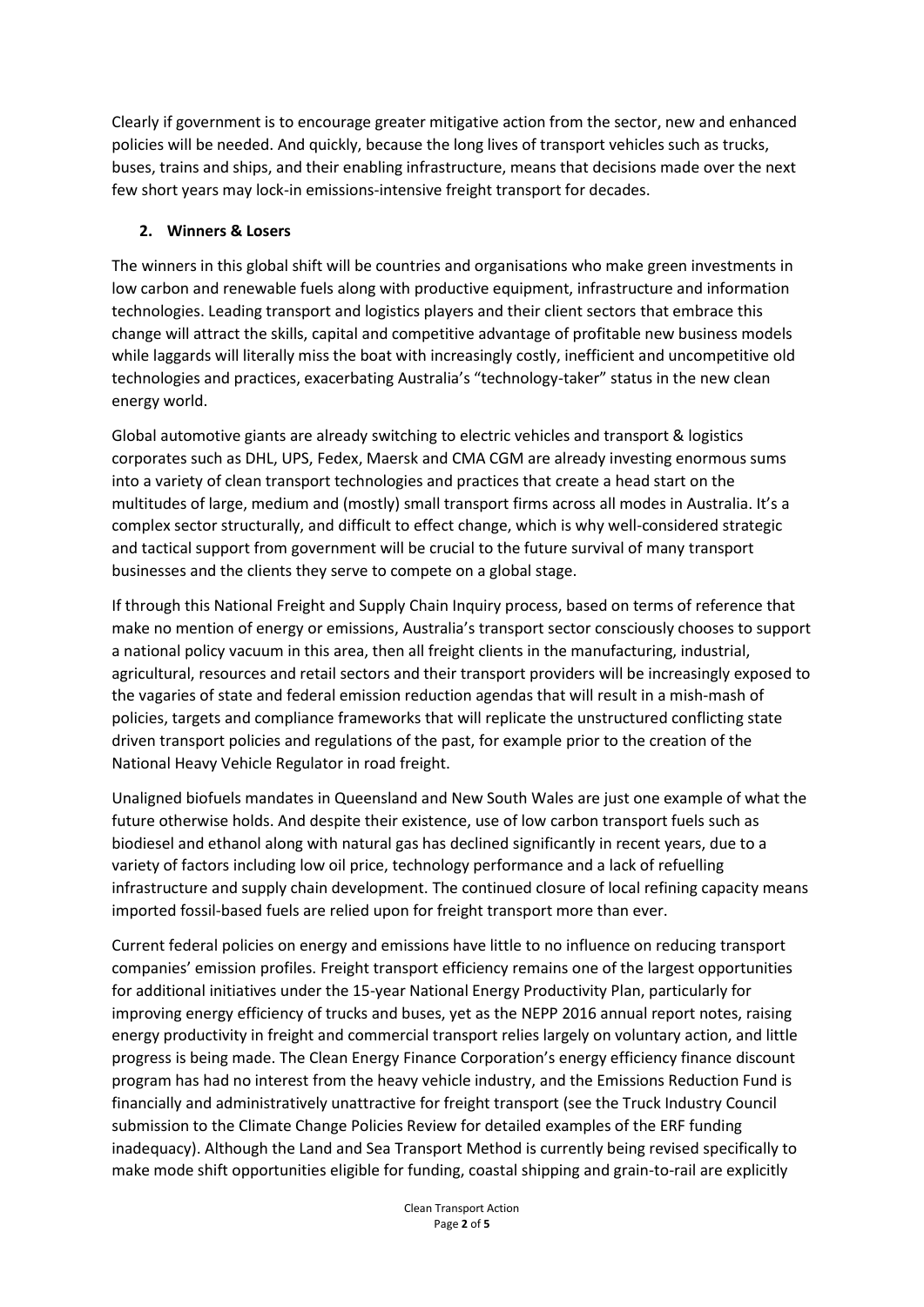excluded from consideration, which represent two of the biggest mode-shift opportunities to reduce transport emissions. Unsurprisingly, the three projects to win ERF contracts represent just 0.6 per cent of total ERF funds committed in the five ERF auctions held to date.



Source: Clean Energy Regulator June 2017

Environmental sustainability executives in many large transport companies bemoan how difficult it is to get environmental improvement projects approved these days. The ongoing low diesel price and removal of explicit carbon pricing means management attention has shifted, especially without freight customers demanding focus as they once did. Greater government support is needed to enhance financial benefits so that environmental improvements can be made at the rates required to decarbonise Australian transport in line with global trends and commitments.

Without clearly defined action, we'll end up with political gamesmanship of the type that resulted in the previous national carbon pricing policy being applied only to the lower-emitting rail and marine sectors while the politically stronger road freight sector avoided its carbon price obligation, giving freight clients the perverse incentive to shift freight to the highest-emitting mode of road transport.

# **3. Strategic Vision to Compete in a Zero Carbon Transport World**

Freight transport needs policy leadership and strategic vision with clear objectives for energy use and emissions reduction with a single source of overall responsibility to integrate programs at all levels, including related activities in infrastructure and land-use planning for freight hubs and corridors, and productivity-raising initiatives in road and rail.

Significant freight infrastructure capacity building projects that dramatically improve the business case for shifting freight to less emissions-intensive modes should be of the highest priority to change business-as-usual growth in road freight and its consequences for greenhouse gas emissions, congestion, air pollution, road safety and fuel security. Initiatives could include increasing rail payload capacities and more dedicated rail lines between ports and hinterland intermodal terminals, while re-building capacity for domestic shipping will need strategic investment in dedicated coastal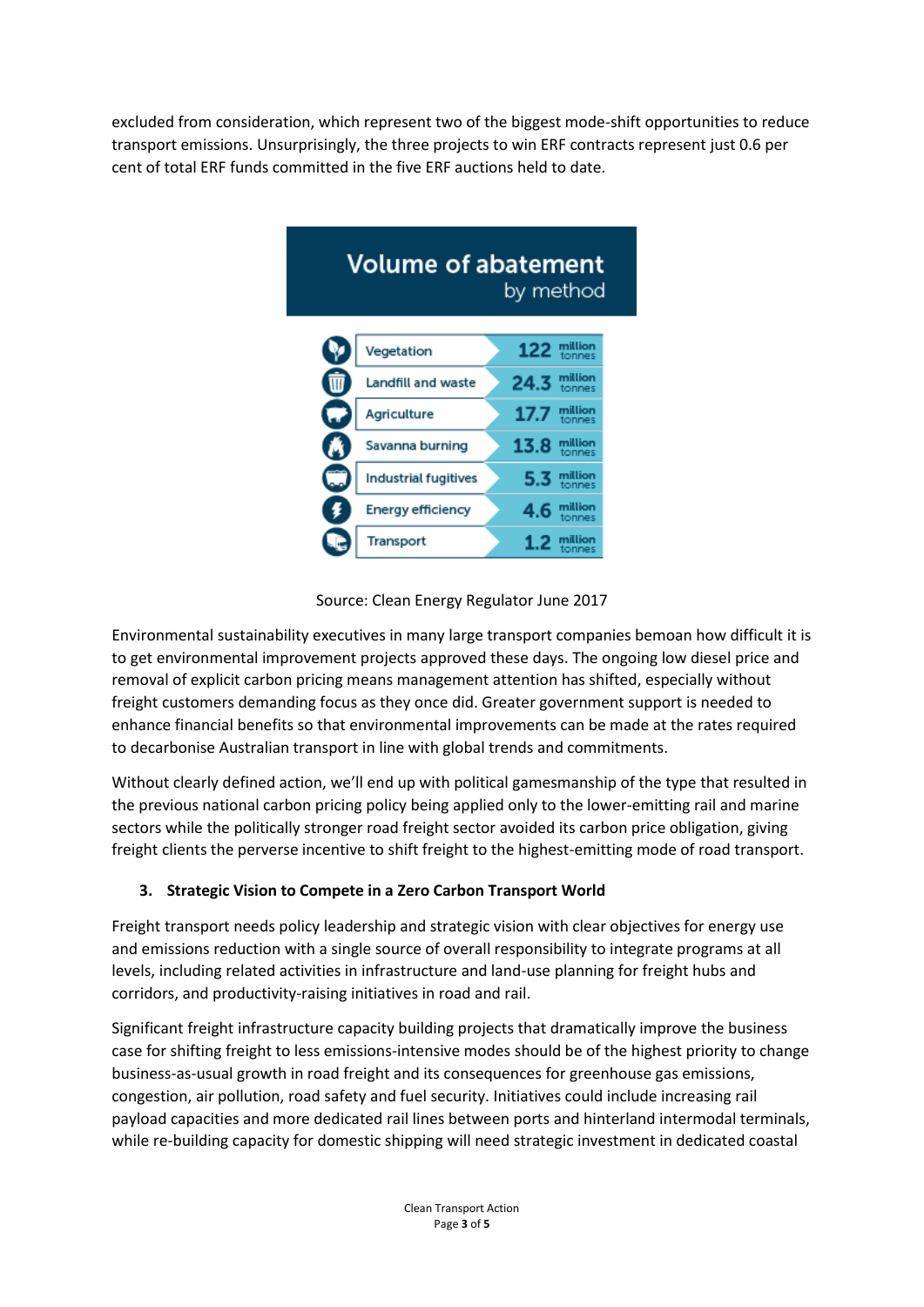shipping terminals for intermodal and roll-on/roll-off cargoes and regulatory change that currently limits is use.

A strategic assessment of transport energy productivity growth, like those undertaken for other critical networks in the electricity, water and gas sectors, would better inform climate change policy development for transport generally, showing productivity growth or deterioration trends in network efficiency and its impact on national productivity and emissions.

Advancing use of natural gas as a transport fuel in the marine, road and rail sectors would allow Australia to maximise the value and benefits of its competitive advantages in natural resources while making substantial improvements in greenhouse and toxic gas emissions, fuel security, public health, trading balance of payments and the economic and social benefits of innovative new industry development that positions Australia at the forefront of clean transport technology.

Significant and growing amounts of green debt and equity finance capital is available globally to underpin clean transport investments, and Australia's mature carbon market structures and strong professional skills can lead the transport sector's exploitation of green funding opportunities.

# **4. Research to Develop Best Transport Energy and Emissions Strategy**

Devising an integrated suite of mutually reinforcing policies at all levels of government to drive the significant reductions in transport emissions required while enhancing the competitiveness of the Australian economy is no small task. To develop a roadmap for the best way forward requires understanding of what others are doing globally at regional, national and subnational levels to see what works and what doesn't, and how to tailor approaches to Australia's unique circumstances.

It will require understanding the exponential technology trajectories enabled by infinitely powerful computing, networks, sensors, artificial intelligence, robotics, 3D printing and virtual reality. The emergence of intelligent transport systems promises better use of transport networks, yet the emissions reduction benefits of the progressive take-up of electric autonomous vehicles is uncertain: it could either dramatically reduce the number of vehicles on the road (and therefore transport emissions) through greater vehicle capacity sharing, or through its convenience and being 5X cheaper, instead increase trip volumes and the number of vehicles needed while reducing public transport demand. The resultant easing or compounding effects on urban road congestion will greatly impact freight productivity and costs either way.

Enhanced data gathering and analysis for better decision-making through these technologies will in many cases require industry and government collaboration. One such collaboration produced the [2XEP Freight Roadmap,](http://www.2xep.org.au/files/2xEP_Freight_transport_roadmap_v3_0_170212.pdf) outlining a list of 70 initiatives that could be included in the National Energy Productivity Plan or other existing policies for government and industry to action together, providing a focus for more detailed assessment.

# **5. We can Help**

Taking a Finkel-like approach by establishing science-based clean transport targets and a single point of responsibility for their achievement are critical first principles for freight transport to help Australia reach its emission reduction goals for 2030 and beyond.

My colleagues and I have contributed to leading edge research on clean vehicle technology, market barriers and policy options produced for the 2XEP initiative and various state and federal government departments and stakeholder organisations over many years, and have the freight industry experience and connections to guide the conversation needed to shape and implement a